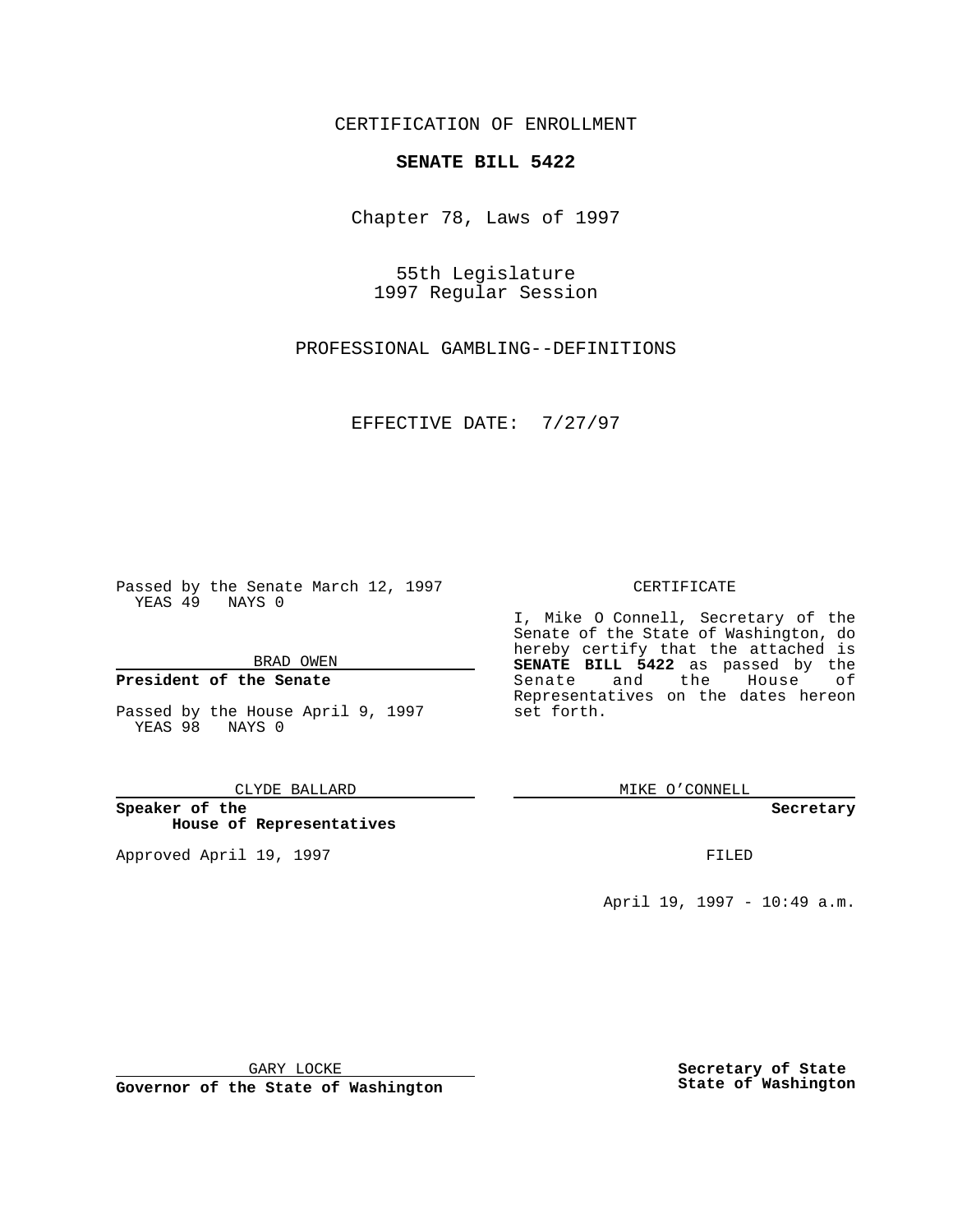# **SENATE BILL 5422** \_\_\_\_\_\_\_\_\_\_\_\_\_\_\_\_\_\_\_\_\_\_\_\_\_\_\_\_\_\_\_\_\_\_\_\_\_\_\_\_\_\_\_\_\_\_\_

\_\_\_\_\_\_\_\_\_\_\_\_\_\_\_\_\_\_\_\_\_\_\_\_\_\_\_\_\_\_\_\_\_\_\_\_\_\_\_\_\_\_\_\_\_\_\_

Passed Legislature - 1997 Regular Session

#### **State of Washington 55th Legislature 1997 Regular Session**

**By** Senators Schow, Newhouse, Prentice and Horn; by request of Gambling Commission

Read first time 01/27/97. Referred to Committee on Commerce & Labor.

1 AN ACT Relating to professional gambling definitions; amending RCW 2 9.46.0269, 9.46.220, and 9.46.221; and prescribing penalties.

3 BE IT ENACTED BY THE LEGISLATURE OF THE STATE OF WASHINGTON:

4 **Sec. 1.** RCW 9.46.0269 and 1996 c 252 s 2 are each amended to read 5 as follows:

6 (1) A person is engaged in "professional gambling" for the purposes 7 of this chapter when:

8 (a) Acting other than as a player or in the manner authorized by 9 this chapter, the person knowingly engages in conduct which materially 10 aids any ((other)) form of gambling activity; or

11 (b) Acting other than in a manner authorized by this chapter, the 12 person pays a fee to participate in a card game, contest of chance, 13 lottery, or other gambling activity; or

14 (c) Acting other than as a player or in the manner authorized by 15 this chapter, the person knowingly accepts or receives money or other 16 property pursuant to an agreement or understanding with any other 17 person whereby he or she participates or is to participate in the 18 proceeds of gambling activity; or

19  $((\{e\})$   $(d)$  The person engages in bookmaking; or

p. 1 SB 5422.SL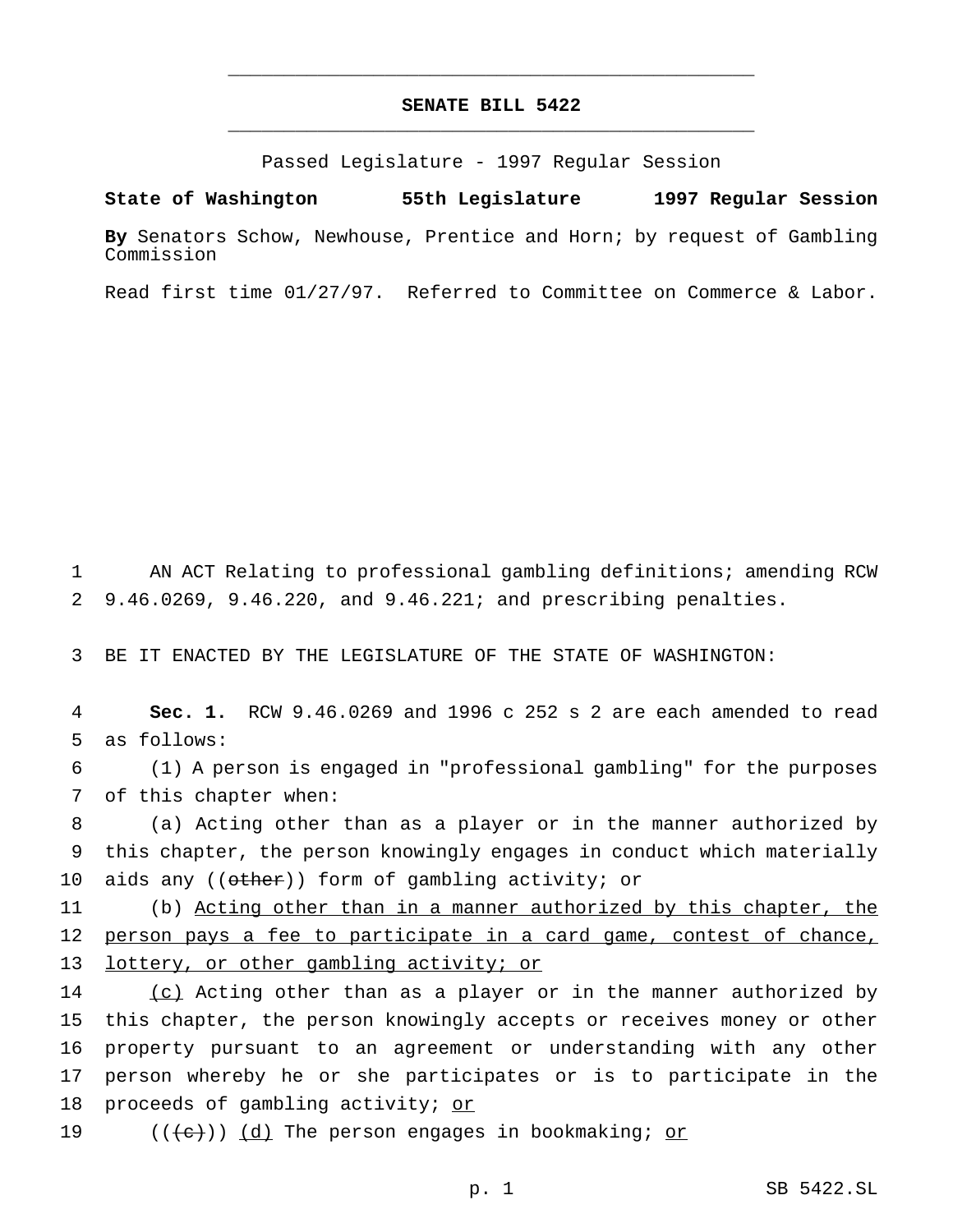- 
- $((\{d\})$   $(e)$  The person conducts a lottery; or

2  $((\text{+e}))(\underline{\text{f}})$  The person violates RCW 9.46.039.

 (2) Conduct under subsection (1)(a) of this section, except as exempted under this chapter, includes but is not limited to conduct directed toward the creation or establishment of the particular game, contest, scheme, device or activity involved, toward the acquisition or maintenance of premises, paraphernalia, equipment or apparatus therefor, toward the solicitation or inducement of persons to participate therein, toward the actual conduct of the playing phases thereof, toward the arrangement of any of its financial or recording phases, or toward any other phase of its operation. If a person having substantial proprietary or other authoritative control over any premises shall permit the premises to be used with the person's knowledge for the purpose of conducting gambling activity other than gambling activities authorized by this chapter, and acting other than as a player, and the person permits such to occur or continue or makes no effort to prevent its occurrence or continuation, the person shall be considered as being engaged in professional gambling: PROVIDED, That the proprietor of a bowling establishment who awards prizes obtained from player contributions, to players successfully knocking down pins upon the contingency of identifiable pins being placed in a specified position or combination of positions, as designated by the posted rules of the bowling establishment, where the proprietor does not participate in the proceeds of the "prize fund" shall not be construed to be engaging in "professional gambling" within the meaning of this chapter: PROVIDED FURTHER, That the books and records of the games shall be open to public inspection.

 **Sec. 2.** RCW 9.46.220 and 1994 c 218 s 11 are each amended to read as follows:

 (1) A person is guilty of professional gambling in the first degree if he or she engages in, or knowingly causes, aids, abets, or conspires with another to engage in professional gambling as defined in this chapter, and:

34 (a) ((While engaging in professional gambling)) Acts in concert 35 with or conspires with five or more people; or

 (b) Personally accepts wagers exceeding five thousand dollars during any thirty-day period on future contingent events; or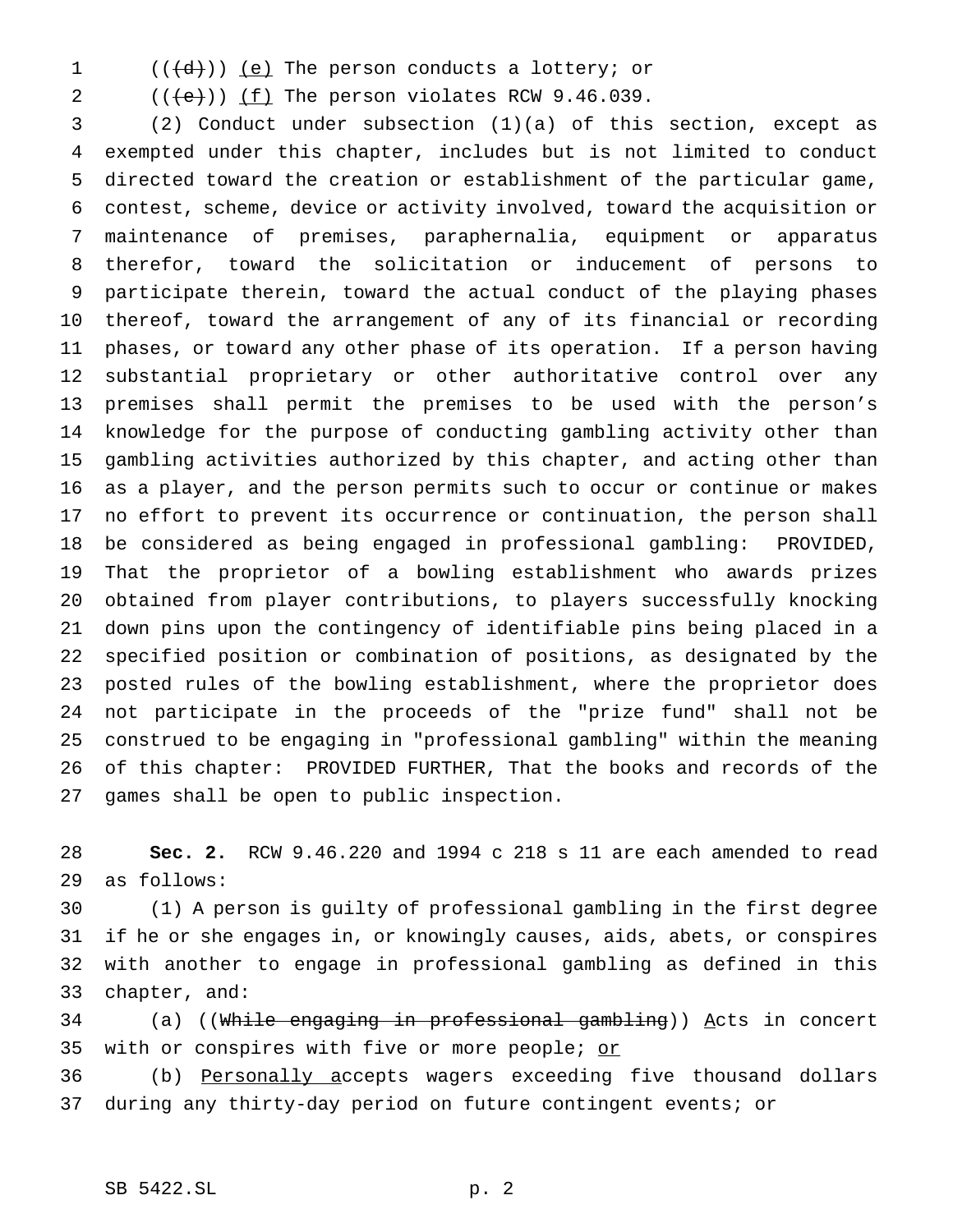(c) The operation for whom the person works, or with which the person is involved, accepts wagers exceeding five thousand dollars 3 during any thirty-day period on future contingent events; or

4 (d) Operates, manages, or profits from the operation of a premises or location where persons are charged a fee to participate in card games, lotteries, or other gambling activities that are not authorized by this chapter or licensed by the commission.

 (2) However, this section shall not apply to those activities enumerated in RCW 9.46.0305 through 9.46.0361 or to any act or acts in furtherance of such activities when conducted in compliance with the provisions of this chapter and in accordance with the rules adopted pursuant to this chapter.

 (3) Professional gambling in the first degree is a class B felony subject to the penalty set forth in RCW 9A.20.021.

 **Sec. 3.** RCW 9.46.221 and 1994 c 218 s 12 are each amended to read as follows:

 (1) A person is guilty of professional gambling in the second degree if he or she engages in or knowingly causes, aids, abets, or conspires with another to engage in professional gambling as defined in this chapter, and:

21 (a) ((While engaging in professional gambling)) Acts in concert 22 with or conspires with less than five people; or

 (b) Accepts wagers exceeding two thousand dollars during any 24 thirty-day period on future contingent events; or

25 (c) The operation for whom the person works, or with which the 26 person is involved, accepts wagers exceeding two thousand dollars during any thirty-day period on future contingent events; or

28 (d) Maintains a "gambling premises" as defined in this chapter; or  $((\{d\})\)$  (e) Maintains gambling records as defined in RCW 9.46.0253.

 (2) However, this section shall not apply to those activities enumerated in RCW 9.46.0305 through 9.46.0361 or to any act or acts in furtherance of such activities when conducted in compliance with the provisions of this chapter and in accordance with the rules adopted pursuant to this chapter.

 (3) Professional gambling in the second degree is a class C felony subject to the penalty set forth in RCW 9A.20.021.